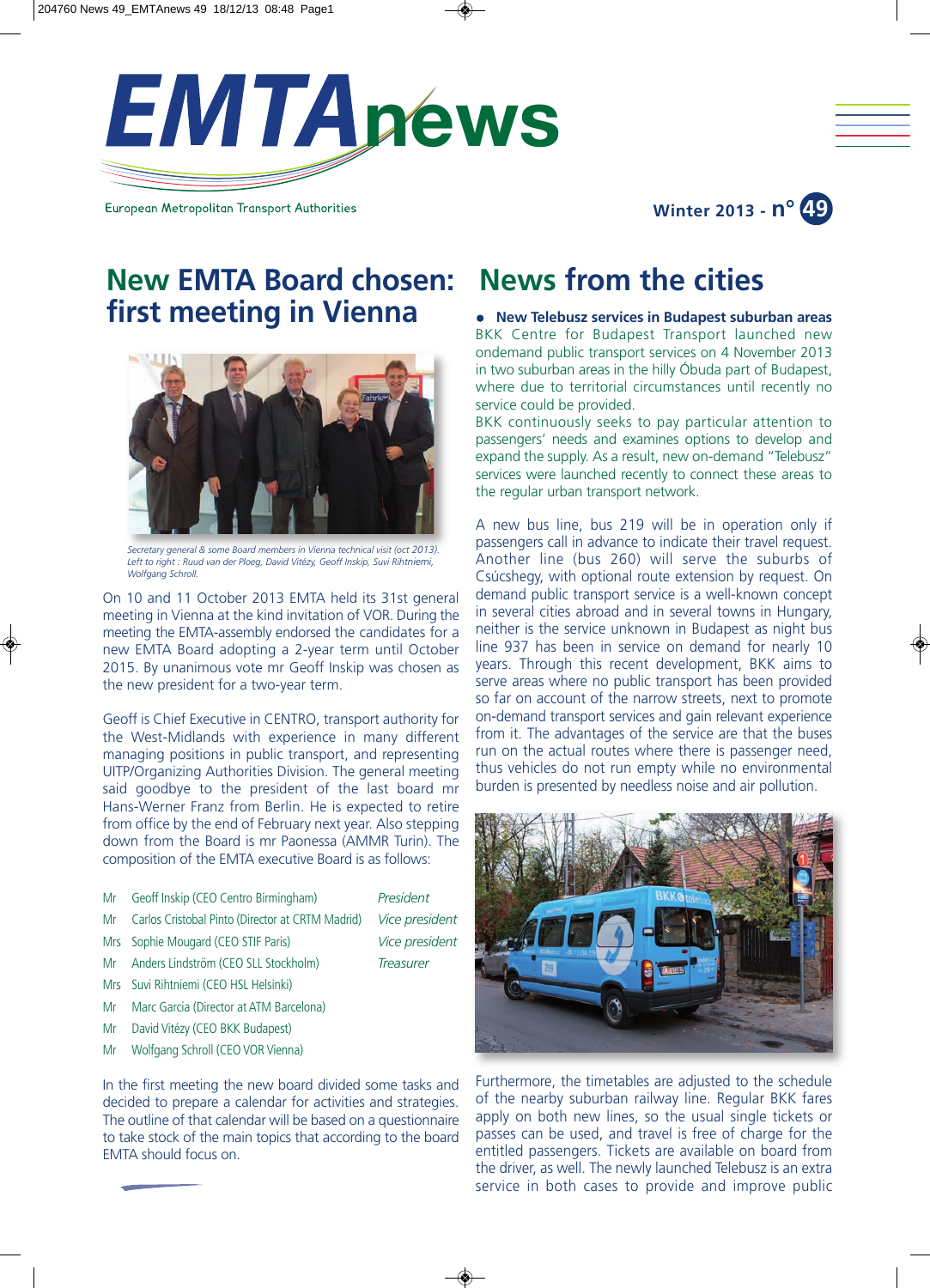transport in areas that have not been covered before. A public consultation process regarding the routing has preceded the introduction of the services. Plans have been modified accordingly. We trust that our passengers are going to get accustomed to and eventually start to like these new services. Later on, incorporating experiences gathered during this pilot, we consider launching similar services to areas hitherto not connected to the BKK transport network.

Tamás Kajdon, Business Development and Customer Relations Centre Budapest Transport **tamas.kajdon@bkk.hu**

## <sup>l</sup> **London goes contactless**

Contactless payment cards have been accepted on London buses as a payment mechanism since December 2012. From early summer 2014 customers will be able to use them to pay for travel on Tube (metro), tram, Docklands Light Railway and London Overground suburban rail services. As part of its preparations, TfL has invited customers to help test the system before it starts accepting contactless payment cards on these services.

When the contactless payment card system goes live for everyone, customers will use their card in the same way they currently do for an Oyster card. Customers will need to touch in on the yellow card reader at the start of their journeys and touch out at the end (just touch in on buses and trams). Customers will be charged the correct pay as you go fare for their journeys, automatically taking into account the existing daily - and a new Monday to Sunday - fare cap. Fares for journeys will be deducted from a customer's contactless payment card account.



TfL has nine million Oyster users of whom there are about 5.5 million adults paying a pay-as-you-go fare. They will all be able to use contactless payments and will save time as payments will never be refused as long as funds are there. In future there will be no need to carry and Oyster and make sure it has sufficient funds.

Using a contactless payment card to travel on London's transport system will be safe and secure. Cards will be protected against fraudulent use in the same way they are when used at any other retailer.

#### More information :

**www.tfl.gov.uk/corporate/projectsandschemes/19976.aspx** Contact : Steve Newsome, Head of Foreign affairs, **SteveNewsome@tfl.gov.uk**

<sup>l</sup> **Hybrid buses on the TVL network launch of a one year experiment in Lyon** 



The SYTRAL is the organizing authority for urban transport in the Lyon conurbation, the largest network in France (outside of Paris). The TCL network is particularly characterized by its modernity, the diversity of the modes operated - metro, tramway, funicular, bus, trolley-bus and electric shuttles - and by the proportion of the modes operated by electricity (72% of network movements). 25% of urban journeys are therefore provided by generating only 3% of atmospheric pollution.

The SYTRAL, which has more than 1000 buses and trolley buses, 874 internal combustion (ic) buses and 131 trolley buses, has always encouraged technological innovation within the network and in particular as regards rolling stock.

Interested in the new range of hybrid vehicles (ic and electrical) and believing the hybrid technology is too recent to offer return upon maturity, its 15-year maintainability and its performance, the SYTRAL is conducting a one year special experiment with three models of hybrid buses: Iveco Bus, MAN Cars & Bus and Volvo Bus.

Each manufacturer has developed its own technology seeking different performances according to the operating conditions. Given that the acquisition cost of hybrid vehicles is higher than that of internal combustion vehicles, the economic model is very dependent on gains in terms of consumption and maintenance costs.

The aim of the experiment is to evaluate hybrid technology proposed by the manufacturers under real operating conditions, specifically:

- **>** Fuel consumption gains provided by the hybrid technology compared to the diesel technology currently used on the TCL network ;
- **>** The monitoring of the operating condition of the battery and its wear ;
- **>** The vehicle maintenance program monitoring ;
- **>** The monitoring of pollutants where measures are achievable ;
- **>** The comfort of passengers, drivers and residents.

Two hybrid vehicles of each model have been purchased by the SYTRAL in order to guarantee the continuity of the experiment in the event of any accident or breakdown. 6 hybrid vehicles and 2 diesel vehicles from the TCL fleet constituting the reference for these tests, will operate at the same time on each of the lines. All vehicles will change line every three weeks in order to be tested under all climatic conditions (summer-autumn-winter-spring) which has a great influence on the results.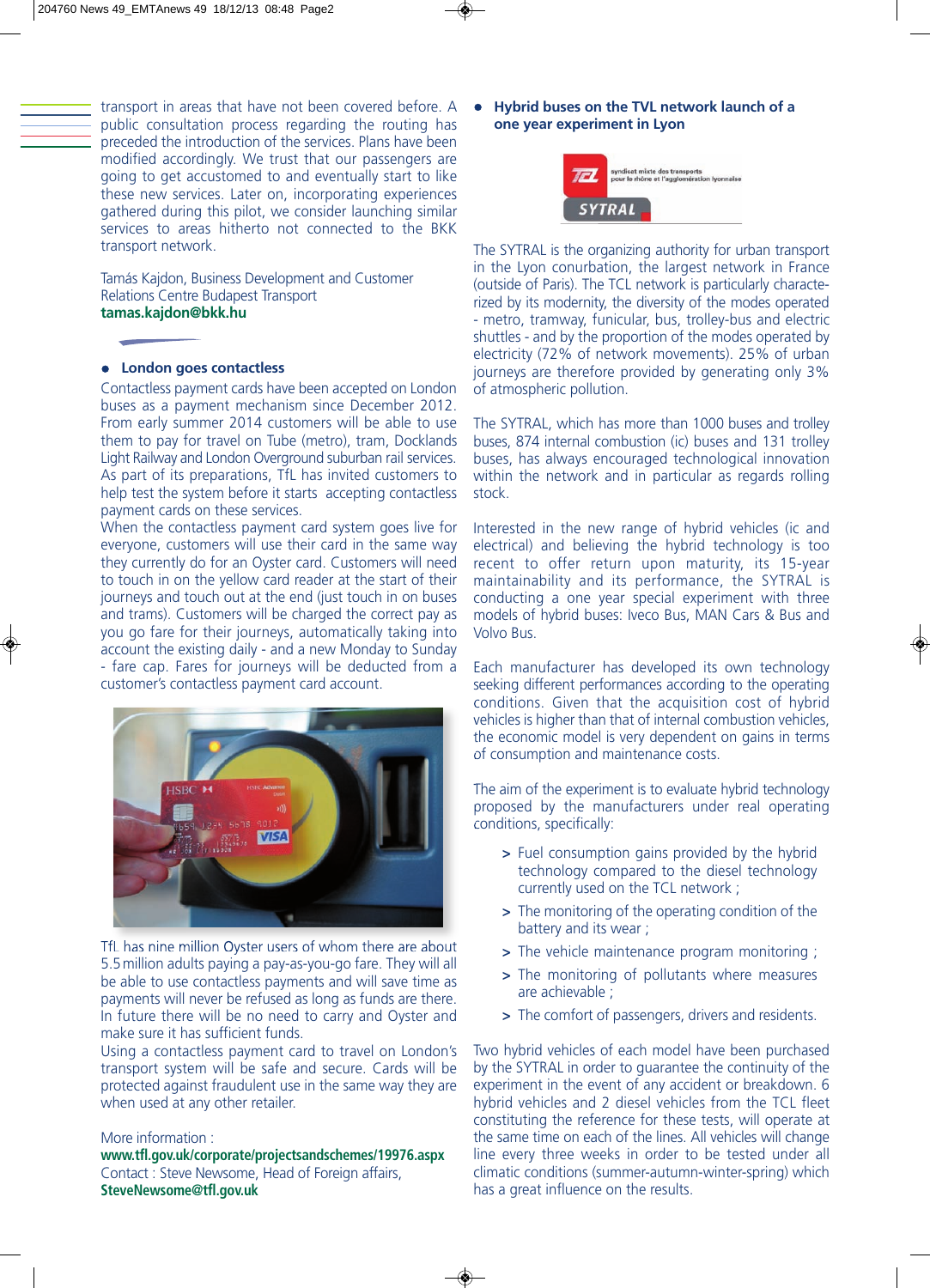The SYTRAL has chosen to be assisted by IFPEN, a public actor in research and training. It is neutral and objective in the conducting of the experiment. Its role is to advise the SYTRAL on its choice and to carry out the relevant measurements. The results will be known at the end of the experiment, in September 2014.

Contact: Olivia Dufour, press officer, **dufour@sytral.fr**

# <sup>l</sup> **A new contract to increase the number of passengers travelling with public transport in Stockholm**

Stockholm County Council Transport Administration has procured a new contract starting in August 2014 for bus services in Stockholm City and on Lidingö based on a new business model. The purpose of the contract is to increase the ridership in public transport and gain a more efficient transport supply with environmentally friendly buses.

The Stockholm County Council Transport Administration just performed a public procurement of bus transport services in Stockholm City and Lidingö. The contract awarded by the Council's Traffic Board was won by Keolis Sweden. The contract aims to increase the number of passengers travelling with public transport and to gain a more efficient transport network using environmentally friendly buses, and meets the Stockholm County Council's demands on energy conservation.

The bus transport these areas involves about 340 buses, and more than 100 million boarding passengers per year. The operator has the opportunity to propose changes to the services and the route network in order to attract more passengers and make the network more efficient. Such changes require that the operator consults and involves the Traffic Board, the affected municipalities, and other stakeholders.

The contract is based on a new business model, whereby part of the responsibility for the planning and adjustment of the traffic is delegated to the operator, providing the operator with a possibility to increase the number of passengers as well as a right to market and promote the services. The business model, where part of the compensation paid to the operator is fixed and part of it is based on revenue per boarding passenger, will lead to a public transport service more in tune with passengers' demands.

The business model gives the operator a strong incentive to adjust and optimize the network services to the demands of the passengers.

"Numerous large infrastructure projects are planned in Stockholm the upcoming years. These projects, combined with a growing population, result in a need for fully functioning and flexible bus traffic services. The new contract enables the Transport Administration to offer the citizens of Stockholm a modernized route network and to service the growing number of passengers" said Anders Lindström the Administration Director at Stockholm County Council Transport Administration.

"With this new contract and business model we are connecting our revenue to the operator's revenue to create a strong incentive to focus on the customer and increase the ridership with public transport in Stockholm" said Henrik Normark, Head of Business Development at the Transport Administration.

All vehicles used for the performance of the contract must be powered by renewable fuel. The operator also undertakes to maintain property, service depots, and bus stops owned by the County Council giving the opportunity for the operator to align maintenance with the transport supply and thereby be able to take a larger share of responsibility for the delivery of quality services to the passenger.

The start of the contract is August 2014. The contract duration is eight years, with the possibility to extend it for four years. The contract value per year is around 106 million EUR or one billion Swedish kronor, SEK.

# Contact:

Henrik Normark, Head of Business Development. Stockholm County Council Transport Administration **Henrik.Normark@sll.se**

# **•** Vilnius: turning the decline in public transport  **passengers around**

Over the past decades, Vilnius has seen a vast decline in public transport passengers. To reverse this trend the municipality launched a public transport reform plan including rapid bus routes and integration of operators. The reforms seem to pay off: since July 2013 ticket sales have gone up and the majority of passengers value the network changes.



Since the 1980's Vilnius has faced a major decrease of public transport use, dropping from 87.6 % (1980) to 39.6 % in 2011. This significant downfall was caused by a number of shortcomings of the local transport system, such as:

- **1.** An ineffective route network due to urban sprawl. Vilnius has one of the lowest urban density rates in the whole of Europe.
- **2.** Neither a rapid transit network, nor rapid bus routes were deployed.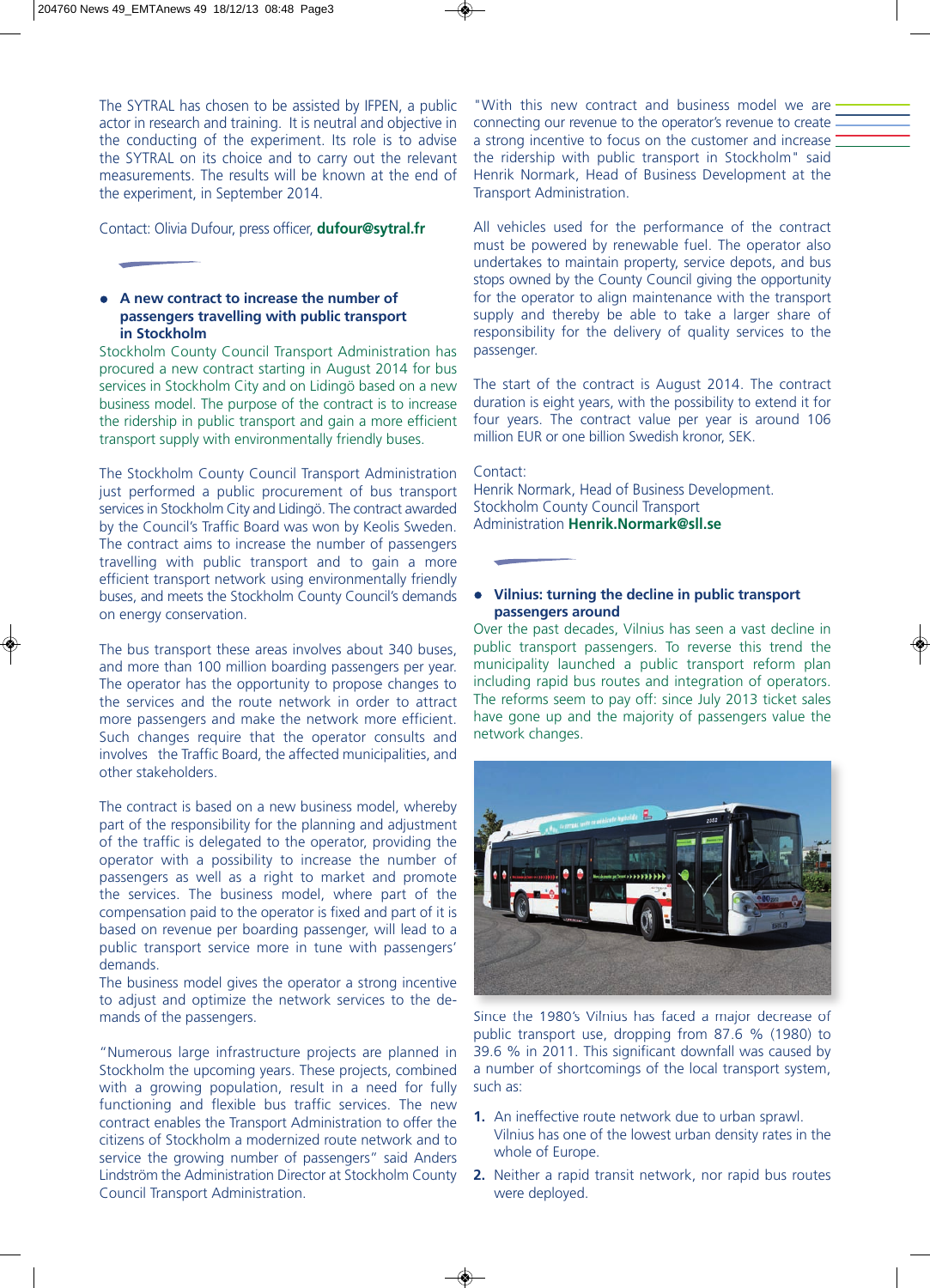- **3.** Absence of an extended network of dedicated bus lanes, nor a bus priority system in place.
- **4.** Two separate ticketing systems in Vilnius, one municipal and one for private operators.

Vilnius city decided recently to address these issues to reverse the trend of decreasing ridership.

Over the course of five years, a number of studies have been conducted and improvements were made in preparation of a bigger PT reform. A dedicated plan for the introduction of new modes of transport has been prepared in collaboration with a number of partners including the Vilnius Gediminas Technical University.

Routes were adjusted based on surveys and passenger flow data. Citizens were encouraged to contribute to the discussions on route changes and new timetables. Over 500 suggestions have been received of which one-third could be taken in.

It was clear to the City of Vilnius that a package of activities had to be implemented to improve the PT system in the city and lead more people to use PT as their main mode of transport. On 1 July 2013, a major reform was implemented. The cornerstones of this reform are the introduction of rapid bus routes and integration of different operators.

#### **1.** Dedicated Bus Lanes and Rapid Bus Routes

The withdrawal of old single tickets allowed the optimisation of the transport network. Since the PT network had been reorganised in the way that passengers would have to change buses more often (as compared to the PT system before the optimisation) to reach their destination, new 30-minute and 60-minute electronic tickets were introduced allowing passengers to travel with one ticket when transferring from one vehicle to another.

Moreover, Vilnius municipality realised that rapid bus routes (RBRs) would not be successful without the creation of dedicated bus lanes (DBLs). An additional 15 km of DBLs were created in the city to reduce travel time. This extended the total length of bus lanes in Vilnius to 35 km.

In addition, the number of stops was reduced significantly. This led to the introduction of six rapid bus routes, shortening the average travel time by 12.5 minutes. A significant reduction compared to the average journey time of 48.75 minutes before. The travel speed of the rapid buses was raised by around 6.4 km/h, equalling 37% of the speed on RBRs.

The RBRs serve the central part of the city. This zone covers approximately 75 per cent of all residential and work places in the city. The speed of the vehicles is around 25 km/h and the buses run approximately every 4-6 minutes.

These top-level bus routes are supplemented with main routes and suburb routes. The main routes serve the central and the middle city zones. Buses and trolleybuses operate in these areas with services running every 10-15 minutes.

The suburb routes serve the peripheral and suburban zones of Vilnius and are operated by multi-capacity buses. The frequency of these services corresponds with the passenger flow.



#### **2.** Integration between different operators

The different ticketing systems of the municipal and the private operator required duplicated routes to meet the needs of ticket holders. Once an integrated electronic ticketing system is implemented, the need to maintain duplicate routes will vanish. The Mayor of Vilnius Arturas Zuokas said that the elimination of duplicate services will save the city some  $\epsilon$  5.8 million a year. Savings that may be used to finance further improvements of the PT system. A total of  $\epsilon$  1.02 million was invested on the measures for PT reform. The DBLs made for the main share with about € 950 000, about € 62 000 was spent on communication activities about the reform.

#### **Results**

The ticket revenues went up immediately after introduction of the adjustments. In July 2013,  $\epsilon$  3.13 million ticket sales was accomplished, compared to  $\epsilon$  2.62 million in July 2012.

In addition, the number of trips rose from 11.51 million in July 2012 to 14.44 million.

In a passenger survey monitoring the introduction of the reform, 64% of respondents rated the changes in the PT system as either neutral or positive, and 70% believed the introduction of the rapid bus route service was necessary.

## **Challenges, opportunities and lessons**

Vilnius was faced with a number of obstacles during the PT reform process. Firstly, Vilnius municipality received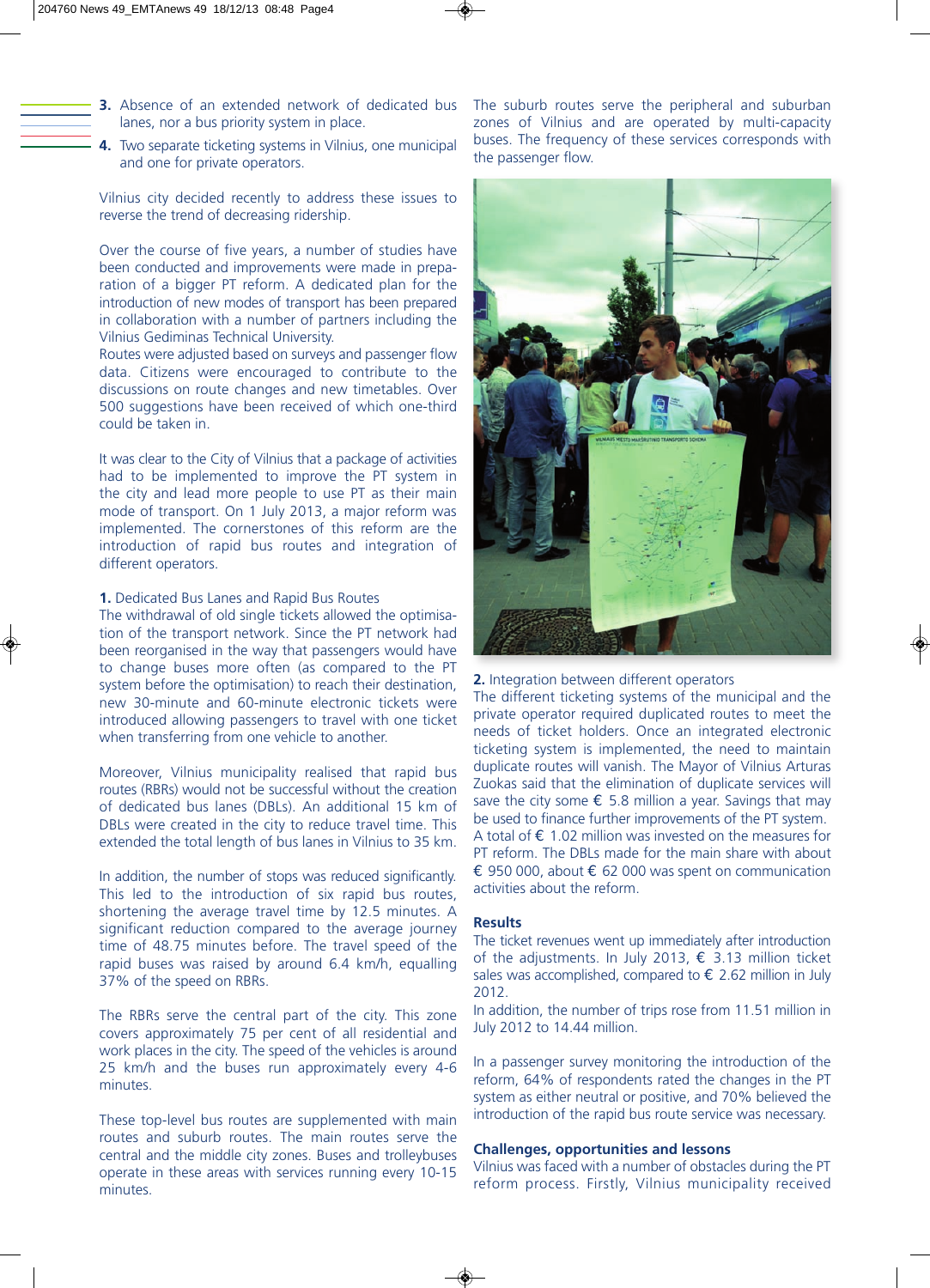criticism from users because of the expulsion of some private operators.

The idea was to allow private operators that meet certain standards into the Vilnius PT system. For that reason the partnership agreement between the city and private operators was not renewed. The disappearance of private operators led to doubts about whether the Vilnius PT company would be able to accommodate the growth of ridership adequately all by it self.

Secondly, opposition from political counterparts caused delay in the implementation process.

Vilnius has experienced that major reforms are likely to generate opposition from many, especially because of uncertainties to be resolved surrounding the implementation. Nevertheless, Vilnius PT values the lesson that well prepared changes are risks worth taking to bring about significant improvements.

Contact: Juste Matonyte, Project Manager at Public Trans-. . port Department, **juste.matonyte@vilniustransport.lt**

### **•** The Superhub project

SUPERHUB is a European co-funded project involving 20 partners, Barcelona ATM and Helsinki HSL among them, from 6 different Countries. In 2014, after 36 months of research, development and largescale trials, SUPERHUB will unveil an



open source platform for PC and mobile applications which will be able to plan customized urban routes, combining in real time all mobility offers from both public and private sectors. People using SUPERHUB will not just be passive recipients of data, but will also be able to provide information to other SUPERHUB users, creating an active community. Finally, the mobility data generated by the citizens may be used by professionals and policy makers to plan near future interventions on public transport and urban mobility. After two years of work, the SUPERHUB consortium can disseminate and share its first results.

SuperHub will be able to integrate real-time public and private mobility services, and offer users more options of route and means of transport, classified according to personal preferences and needs, and the environmental impact produced  $(CO<sub>2</sub>$  emissions associated with each option). This will create a new ecosystem of urban mobility services. Benefits for the individual users and the community are obvious: you can take advantage of mobility "tailored packages" and promote more effectively the adoption of a positive approach to help reduce the ecological footprint.

Three cities were chosen for the field trials: Barcelona, Helsinki and Milan, clearly distinct contexts that will meet data with a high degree of heterogeneity. In Barcelona, the work is being focused on mobility disruptive scenarios and management of major events; in Helsinki on the analysis of possible interactions between ICT systems and end users; in Milan, it is being held the main trial, with the cooperation of 600 people being monitored in their journeys and mobility choices.



Citizens in all three cities want Real time information, integrated across transport modes, with real journey durations, parking, and taking context (e.g., weather) and user profiles into account, which means:

- **>** Provide a centralized solution for real multimodality, mixing both private transport means with real time information from all mobility offers in the cities ;
- **>** Engage the citizen to be part of the solution, from its definition to its final testing in real life deployments ;
- **>** Increase the adoption of public transport and more sustainable mobility habits among the citizens ;
- **>** Build an open source platform that will enable the creation of an ecosystem for mobility solutions.

Xavier Rosello, assistant technical director: **xrosello@atm.cat**

# **• Tax settlement in Warsaw offers a privilege for cheaper tickets**

On 1 January 2014, a new fare scheme comes into force. It benefits people living in Warsaw by the introduction of additional discount in fares for people provided they settle their personal income tax in Warsaw revenue office. A new feature is that the new single tickets will allow travellers to transfer during their trip to another vehicle or a connecting mode of transport

People living in Warsaw who during the taxable year filed a tax return for the previous year in the revenue office in Warsaw will be allowed to use long-term tickets with a rebate, valid both in zone 1 and 2. This Varsovian Card will also concern children of that group of people up to 20 years of age who are entitled to use the Young Varsovian Card (for tickets valid in zone 1 only).

The Young Varsovian Card may also be used by graduate, undergraduate and engineering students up to 26 years of age residing in Warsaw who settle their income tax in a revenue office in Warsaw or who are financially supported by their parents or guardians settling their taxes in Warsaw.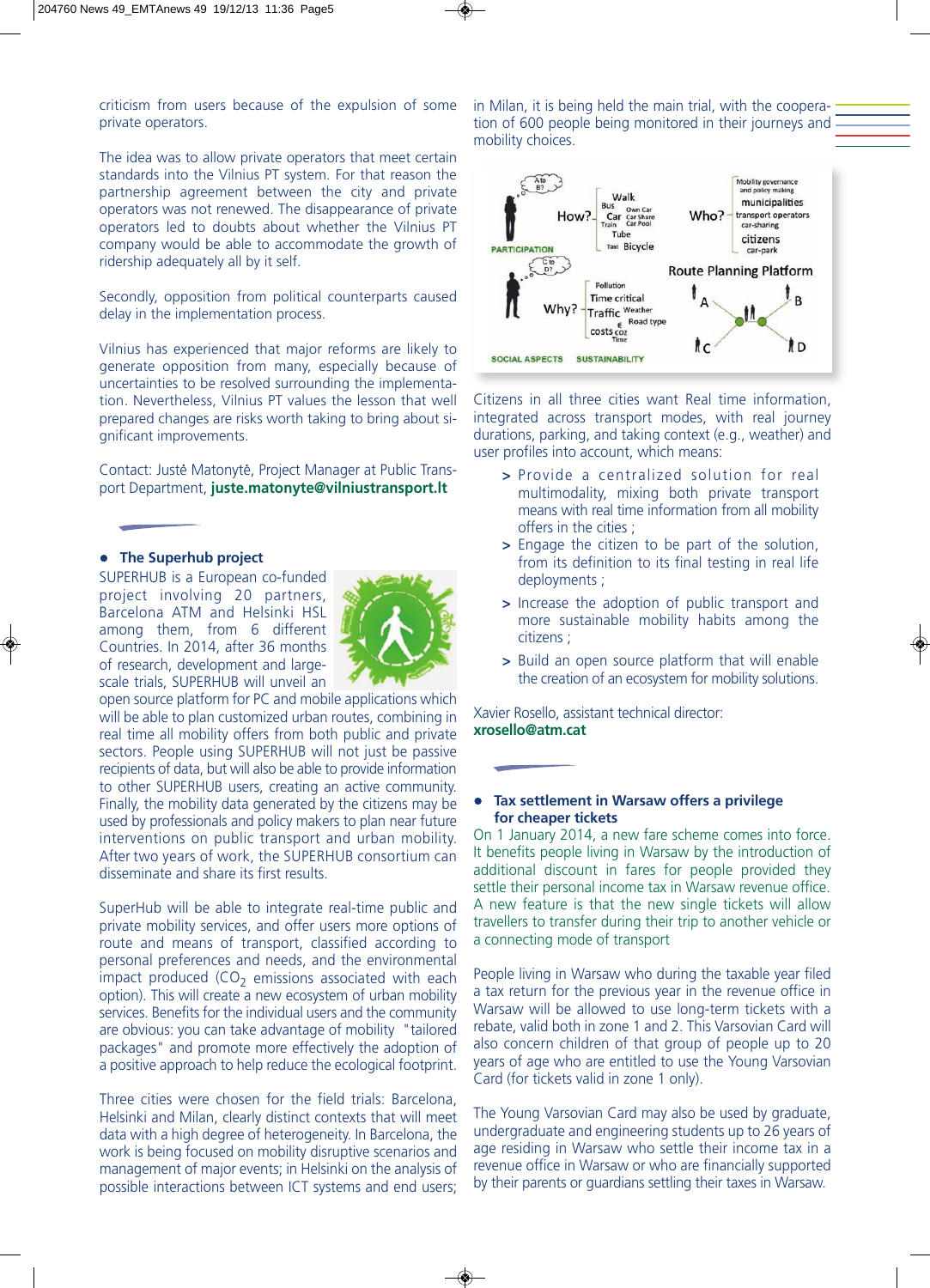

It is supposed to be a privilege for those who by paying their taxes in the capital support e.g. the co-financing of the public transport. It is also supposed to be an incentive for those who have not yet started to do so.

Additionally, a special ticket will be introduced which will be eligible to children under 20 from families with 3 children whose parents or guardians settle their taxes in Warsaw revenue office. It will cost 99 PLN for each child, it will be valid for a year and entitles the cardholder to use it unlimited in both ticket zones during its validity.

Another advantage of the new fare scheme will be its simplification. The number of ticket types will be reduced. The ones that are least popular will be canceled. This will include 40- and 60-minute tickets.

Using the public transport will also be fostered by canceling a single fare ticket which must be validated in each vehicle. A single fare ticket valid only in zone 1 will be replaced with a single fare transfer ticket (also valid only in zone 1) valid for 75 minutes and enables the user to change lines or vehicles of transport or will entitle its purchaser to reach the terminus of a specific line. Single tickets for both zones will be replaced with a similar ticket valid for 90 minutes.

It will be of great convenience for passengers. Those not using travel cards or time-limited tickets will not have to validate a separate ticket with every change. This will not only be a more convenient solution but also less expensive for those who transfer to a connecting line, or change modes of transport during their journey.

A 3-day ticket will be replaced with a weekend ticket that will be valid from 7:00 PM on Friday until 8:00 AM on Monday in zones 1 and 2. The tariff will also include a special group weekend ticket that may be used by a group of maximum 5 persons who may want to visit the city using public transport. The rules of validity are identical to those of a single person weekend ticket.

The new tariff will also include altered additional charges when caught for fare dodging or making a trip without a valid ticket or a document that confirms the right to reduced fare travel or for pulling the emergency breaks of a vehicle without a justified reason.

More information: *Halina Rakowska, Warsaw Public Transport Authority,*  **h.rakowska@ztm.waw.pl www.ztm.waw.pl**

# **E2bn transport package for the West Midlands to reap maximum economic benefits from HS2**

A £2bn package of rail, tram and rapid transit schemes to ensure the West Midlands secures the maximum economic benefits possible from HS2 has been formally agreed.

The Local Connectivity Package, which was ratified by the region's new Integrated Transport Authority Shadow Board, will enable the West Midlands to more than double the potential benefits of HS2 by best connecting and feeding into the high speed rail line.

The package includes extensions to the Midland Metro tram system in Birmingham and the Black Country, new and upgraded rail stations, opening up rail freight lines to passenger services and the electrification of other key rail routes.

With the right local transport connections Centro believes the West Midlands can secure more than 51,000 new jobs and boost the West Midlands economy by more than £4.1bn a year, benefitting people right across the region.

The West Midlands have already secured more than £320 million towards this package so during the forthcoming months Centro will continue to work closely with the region's Local Enterprise Partnerships and Network Rail amongst others to deliver the rest of the package. The £320m already secured would be used to:

- **>** Extend the Midland Metro tram from St George's in Wolverhampton to the city's rail station and from Birmingham New Street to Centenary Square ;
- **>** Electrify the Walsall to Rugeley and the Coventry to Leamington Spa rail lines ;
- **>** Build a new rail station and provide services at Kenilworth ;
- **>** Expand park and ride sites at local rail stations ;
- **>** Introduce a tram-style bus rapid transit system called SPRINT along the Hagley Road ;
- **>** Upgrade the area between New Street and Moor Street Stations to create a "One Station" environment ;
- **>** Improve cycle links.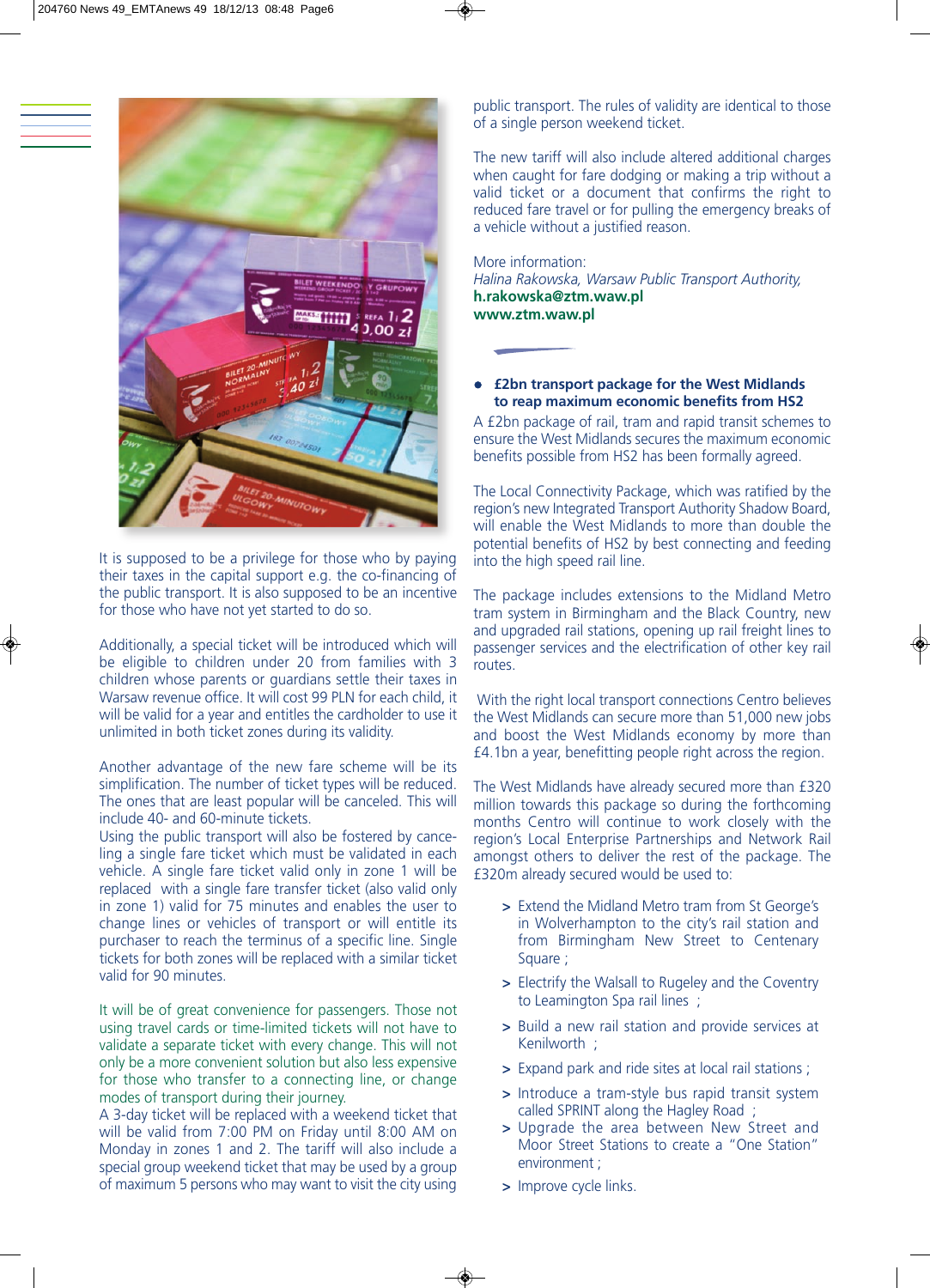The schemes are earmarked to be built between 2015 and 2019.



Other schemes in the Local Connectivity Package include capacity improvements on the Snow Hill lines, the introduction of rail passenger services on the Camp Hill line in south Birmingham, Metro tram extensions from Wednesbury to Brierley Hill and through Birmingham's Eastside district to the city's HS2 station and a rapid transit link between the HS2 station at the airport/NEC and Coventry.

Potential funding sources for the schemes include Network Rail's control period 6, the Single Local Growth Fund, Enterprise Zone, private sector developers, local and national government and HS2 Ltd.

The schemes would be delivered over a 10-15 year period, the equivalent of a £167m a year investment in the West Midlands.

The Connectivity Package document is available to download at:

**http://www.centro.org.uk/rail/HighSpeed2.aspx** Maria-Pilar Machancoses (CENTRO): **Maria-PilarMachancoses@centro.org.uk**

**• Final Agreement on New EU Infrastructure Policy** For the period 2014 – 2020, the Commission last October proposed to build a European core transport network by establishing nine new major Corridors: 2 North–South, 3 East–West, and 4 diagonal. Under "Connecting Europe Facility" (CEF), the EU's new funding mechanism supporting the development of high-performing, sustainable and efficiently interconnected trans-European networks in the fields of energy, telecommunications and transport, the Commission has proposed €26.3 billion for TEN-T Infrastructure development of which €10 billion has been earmarked for Cohesion Fund eligible regions.

Reshaping the map of European infrastructures means allowing a smoother and safer circulation of goods and people. In this line, commenting on the opening of new European Corridors, Vice-President Kallas put in mind once again that "Transport is vital to the European economy"

and that the new infrastructure policy will "put in place a powerful European transport network across 28 Member States to promote growth and competitiveness". The existing patchwork of European roads, railways, airports and canals will be turned into a unified trans-European transport network (TEN-T), a real backbone of Europe 's single market, easing connections between Eastern and Western areas.



Following the EC proposal to develop a European core transport network by establishing the abovementioned nine new major Corridors, on 19 November 2013 the European Parliament gave its final green light to the financial package. This impressive project is expected to redefine European geography, accelerating East-West connections and deeply transforming the EU single market thanks to a real free flow of goods and people. The aim of new TEN-T policy is that by 2050 Europe's citizens and businesses will be no more than 30 minutes travel time away from the TEN-T comprehensive network.



The initiative is possible thanks to  $a \in 26.3$  billion investment, assigned through ''Connecting Europe Facility'' (CEF), the EU's new funding scheme promoting highperforming, sustainable and efficiently interconnected trans-European networks. CEF funding mechanism includes €10 billion that would be transferred from the Cohesion